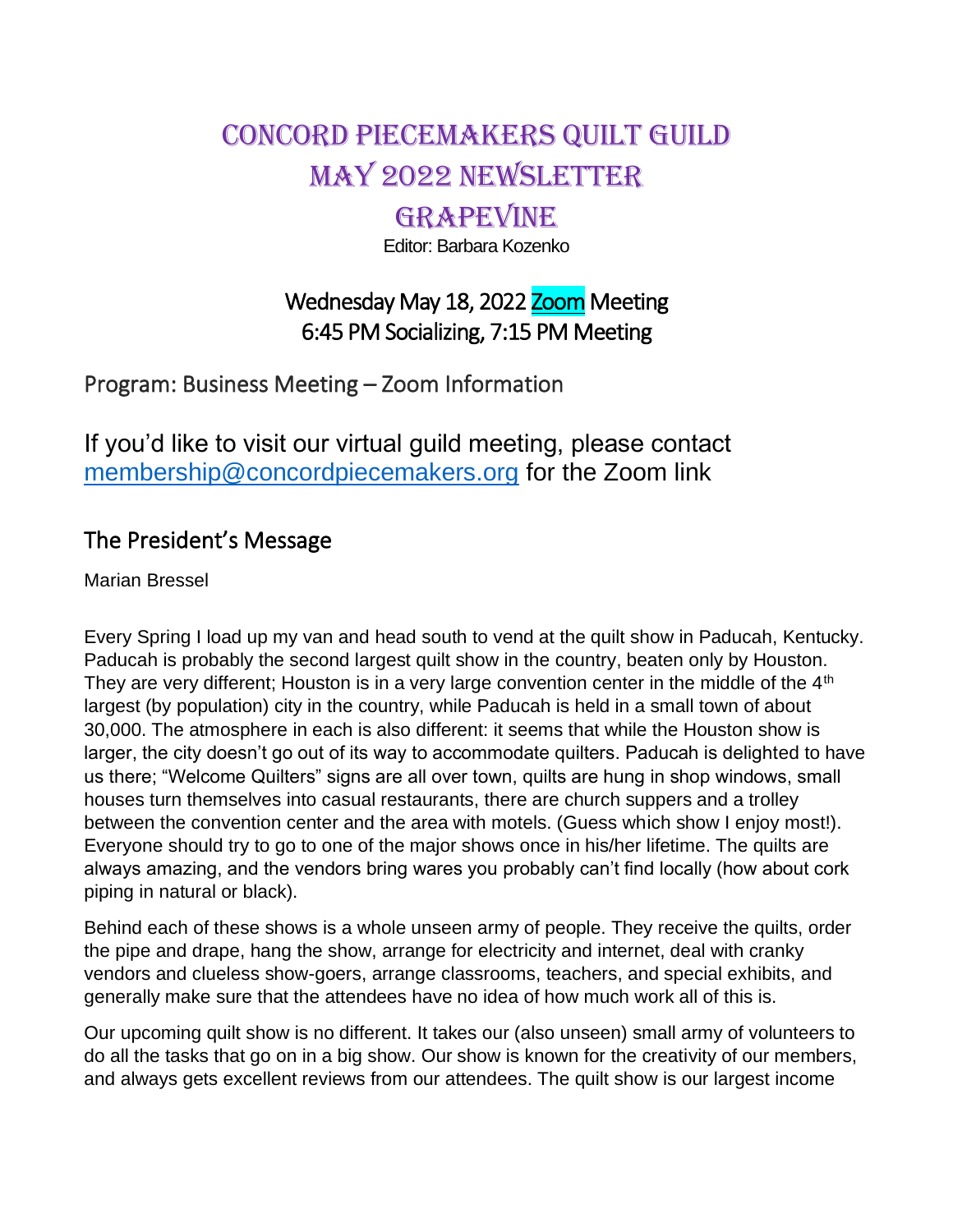producer, and it needs the input of all our members. When our show committee asks for your help, please raise your hand. Maybe even volunteer before you are asked!

## The slate of board members and committee members

#### Board Positions Committees

President - Marian Bressel Vice President – Ann Bonsett Treasurer - Mary Jalenak Secretary - Judy Jakobsche Historian – Marla Richmond Membership - Robin DeMott, Lola Chaisson Programs – Carol McFarlane, Gail Coit

Newsletter - Barbara Kozenko Website - Tina van Roggen Publicity - Donna Morales-Oemig Getaway - Marian Bressel FYN Sale – Open position Comfort Quilts - Eileen Ryan Quilt Show Committee - Barbara Weiss; Suzanne Knight; Joy Sussman; Sally Duscha and Gayle Coit Quilt Museum liaison - Martha Supnik Quiltathon – Marla Richmond, Joy Sussman Membership Book - Robin DeMott Library – Moira Ten-Hove, Co-chair open position Zoom Lead – Carol MacFarlane Quilt Mentors – Martha Supnik, Claudette Cavelier, Joy Sussman Rosie's Place – Kathleen McIsaac Raffle Quilt – Mary Jalenak, Susanne Fuller

#### Special Project – Carol MacFarlane and Gayle Coit

Please join us in a new project to aid the people of Ukraine during this terrible time of war. We ask that every guild member make blocks either 3", 6" or 9" finished (3 1/2", 6 1/2" and 9 1/2" unfinished) using the colors of their flag (See below) in various values.

We will collect these blocks at our meeting on June 8th and arrange them into pleasing designs at the meeting. Various guild members have volunteered to piece them and quilt them. So go to your stash and/or buy some fat quarters and let's get started. Any block will do—log cabins, four patch, nine patch, friendship star, pinwheel, whatever!

If you can't make it to the June 8th meeting, please arrange to drop them off with a fellow member or contact Carol or Gayle. Thank you.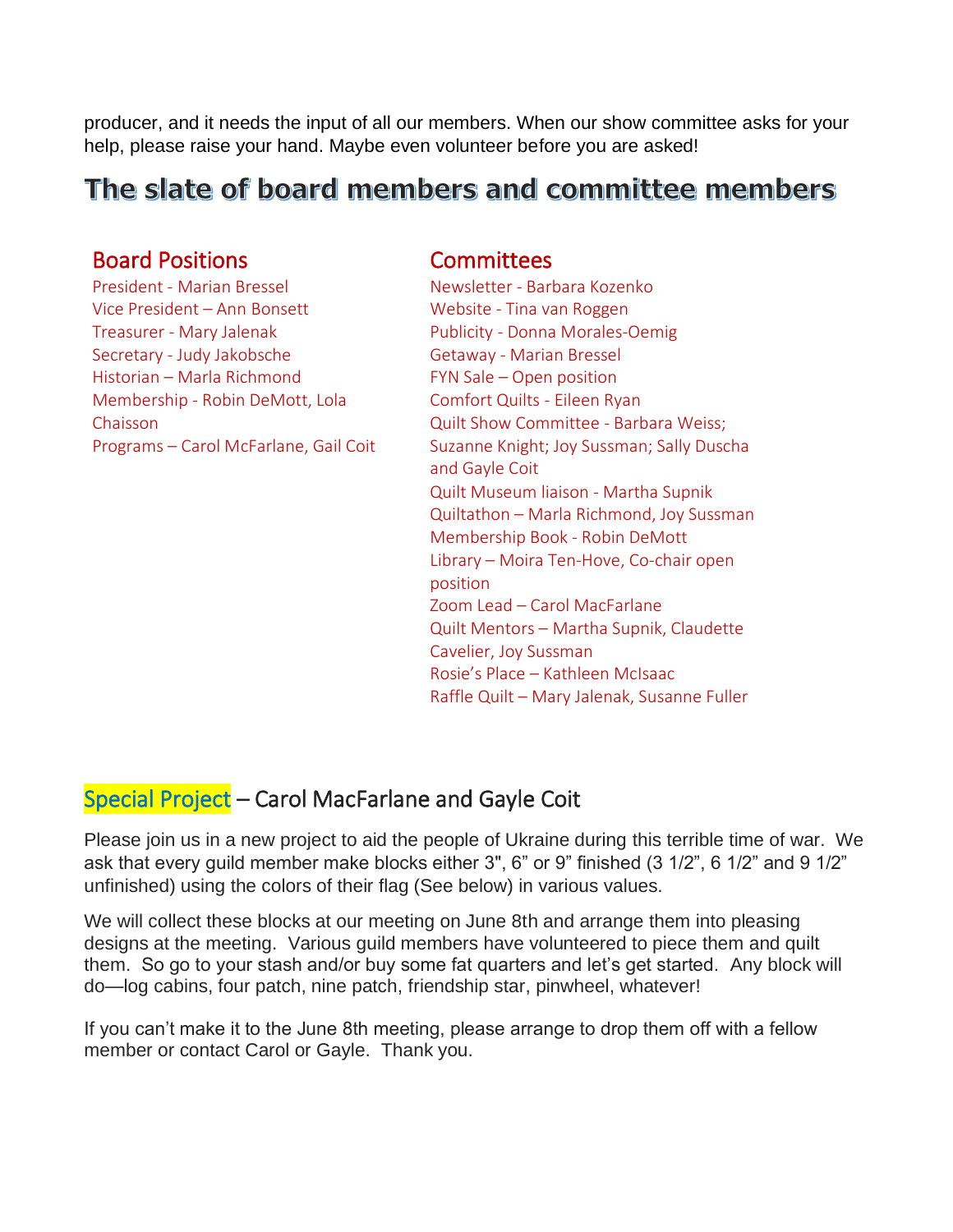

## May 2022 Workshop

Carol MacFarlane, Gayle Coit

## **Last Chance! It's a GO!**

### Adventures in Double Reverse Appliqué with Ellen Lindner

Saturday, May 21, via Zoom, from 9:00 to 4:00 with an hour lunch break

Cost: \$65

Please make checks out to Concord Piecemakers and mail to Carol MacFarlane, 86 Kettle Hole Road, Bolton, MA 01740

Questions? Contact Carol.

Check out the killer projects for this class! You'll finish the apple in class and start on the pear. This raw edged appliqué technique is extremely accurate. Ellen's tricks for staying organized will ensure that your class time is efficient, productive, and free of frustration. You'll also learn tips for making your own DRA patterns. *Note: Some facility with free motion quilting is helpful but not necessary*. *There is no longer a Kit fee.*

#### *Maximum 20 students*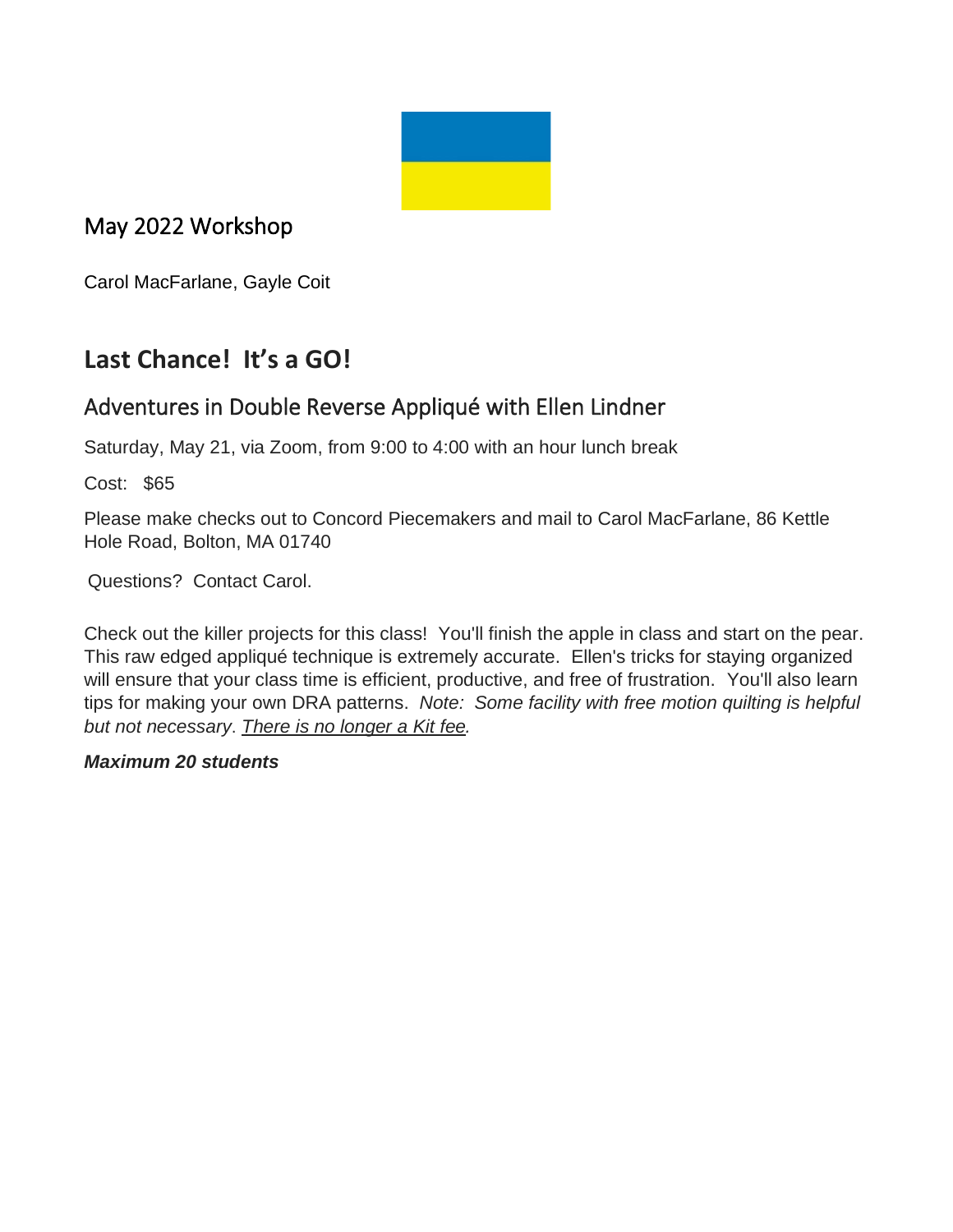



**Improv ZoomBee Tuesday afternoons, 1:30 - 3:30 PM**

If you have questions about this ZoomBee, please contact [membership@concordpiecemakers.org](mailto:membership@concordpiecemakers.org)

**Lone/Round Robin ZoomBee 2<sup>nd</sup> Wednesday Evening Monthly, 7:00 - 9:00 PM** 

If you have questions about this ZoomBee, please contact [membership@concordpiecemakers.org](mailto:membership@concordpiecemakers.org)

**Sit and Sew ZoomBee Thursday morning, 10:00 AM - 12 Noon**

If you have questions about this ZoomBee, please contact [membership@concordpiecemakers.org](mailto:membership@concordpiecemakers.org)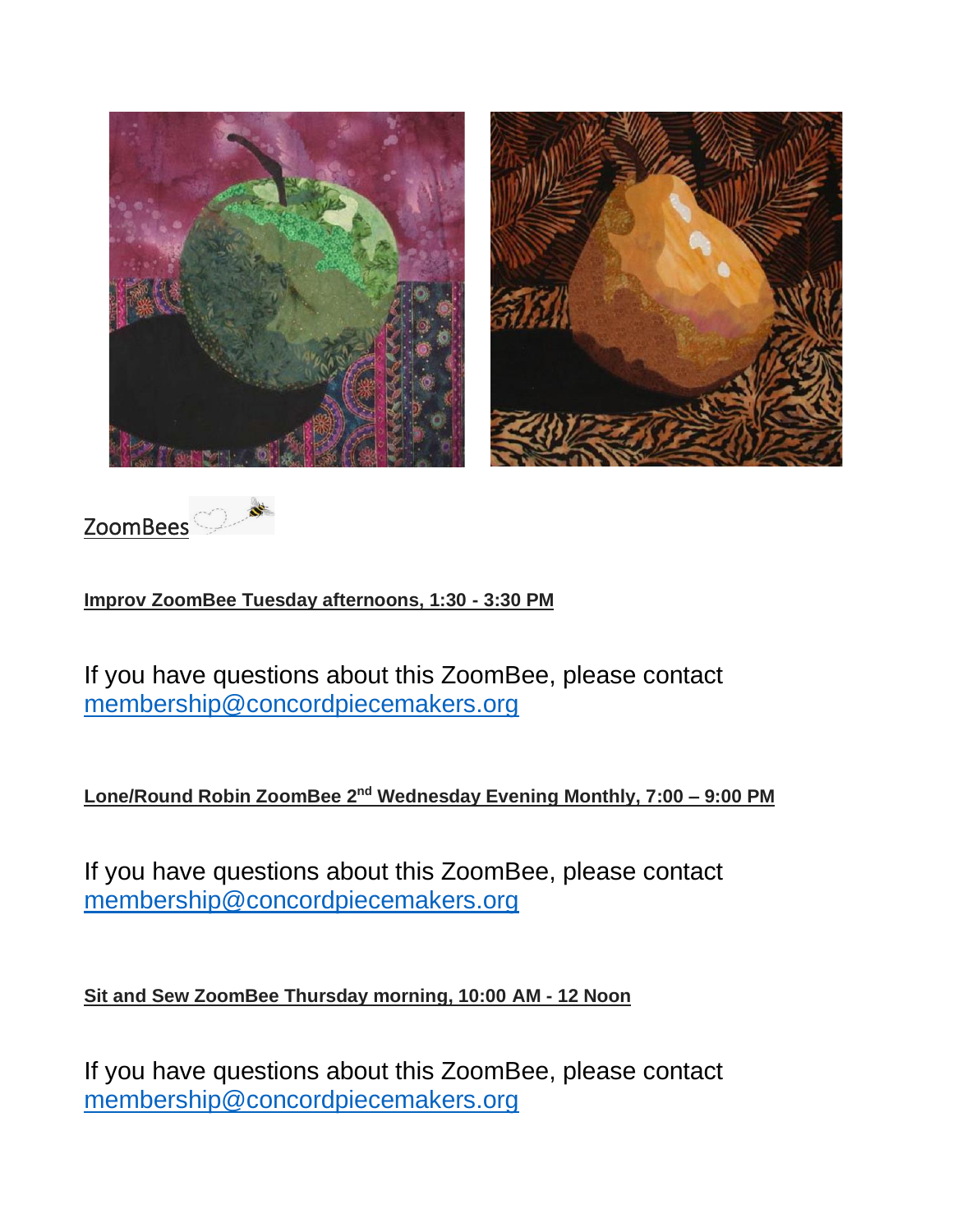#### **Block of the Month ZoomBee Friday Morning, 10:30 AM - 12 Noon**

### If you have questions about this ZoomBee, please contact [membership@concordpiecemakers.org](mailto:membership@concordpiecemakers.org)

The Friday ZoomBee group is changing to a pick your own block of the month and get together and sew on Fridays. Most people have finished the Bonnie Hunter winter mystery quilt. Come join in and let's quilt together.

#### Art at Harvey Wheeler

Suzanne Knight

Be sure to enjoy our quilts on display at Harvey Wheeler!

#### Guild Challenge – Lone/Round Robin

Elana Schreiber, Sally Duscha

Medallion quilts will be revealed Wednesday, June 8th, 7 pm on zoom. Come see how members interpreted the design clues, chose new fabrics and pulled the elements together. The clues for the borders have been: square, triangle, cross, circle and wildcard. As you can imagine there is lots of scope for interpretation and artistry. Come see our medallion quilts.

\*\*\*Anyone interested in doing a summer mystery, please mail a check for \$15 to Elana Schreiber (see address in our membership book). The name of the summer mystery is Run for the Border. If interested, email Elana.

Membership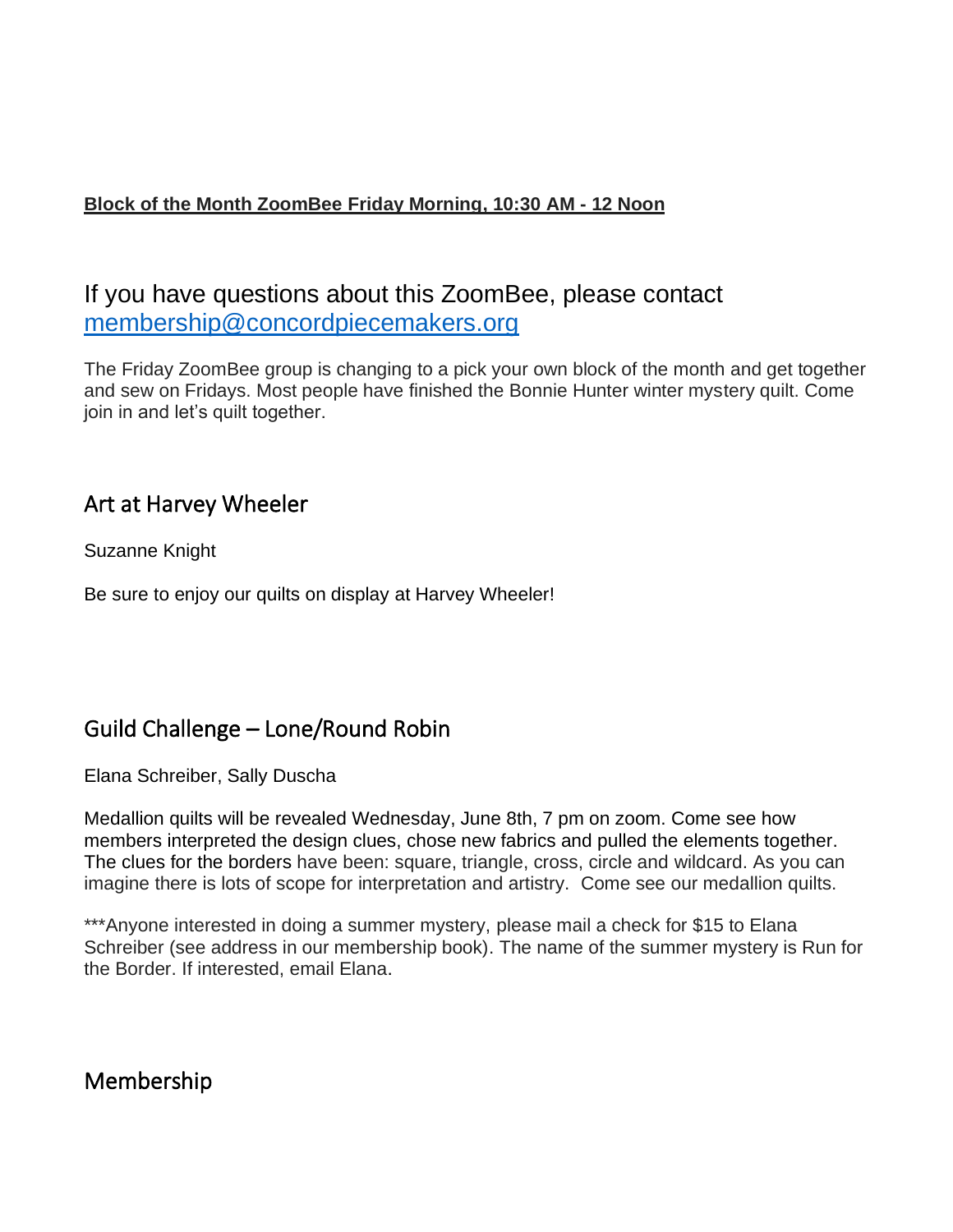Lola Chaisson and Robin DeMott

The dues for the 2022-2023 year are expected to be submitted on or before May 18. Full membership is \$30 and Associate membership is \$15. You may download a membership form from the website **[concordpiecemakers.org.](http://concordpiecemakers.org/)** Please make sure to update any address or email changes for the new membership book. Payment should be made by sending your completed registration form and check to: Membership Chair c/o Concord Piecemakers PO Box 1381, Concord, MA 01742-1381.

As a special incentive, all members who rejoin by May 18 will be entered into a drawing to be held at the June guild meeting. The winner will receive a free membership.

Please be prompt as late submissions run the risk of being excluded from the membership book and make more work for the Membership chair during the summer.

#### CPM Quilt Show - November 4-5, 2022 – Update

Joy Sussman, Barbara Weiss, Suzanne Knight, Gayle Coit and Sally Duscha

What can you do now to prepare for our November Quilt Show besides working on your quilt masterpiece?

-volunteer to chair the clean-up team for the show

-pick up your quilt registration packet from our website

-make items for the boutique to sell with the profits going to the guild or shared between the maker (70 percent) and the guild (30 percent)

-cut fabric for nickel squares, 10-inch squares, or 2 1/2-inch strips to be sold at the show -volunteer to put together packs of fabric to be sold at the show

-save containers-large coffee cans or yogurt containers

-taste test cookies to sell at the show

A couple of details:

Quilts must be less than 95 inches wide.

The quilt show's boutique sells ornaments, wine carriers, cloth napkins, and totes---all made out of irresistible, gorgeous fabric. Other fabric or yarn creations are welcome, as well.

Dates to remember:

September 15 Deadline for registering a quilt

- October 20 Last date to withdraw your quilt from the show
- November 3 Drop off your quilt or wearable
- November 4-5 THE SHOW!

*What else can you do now?*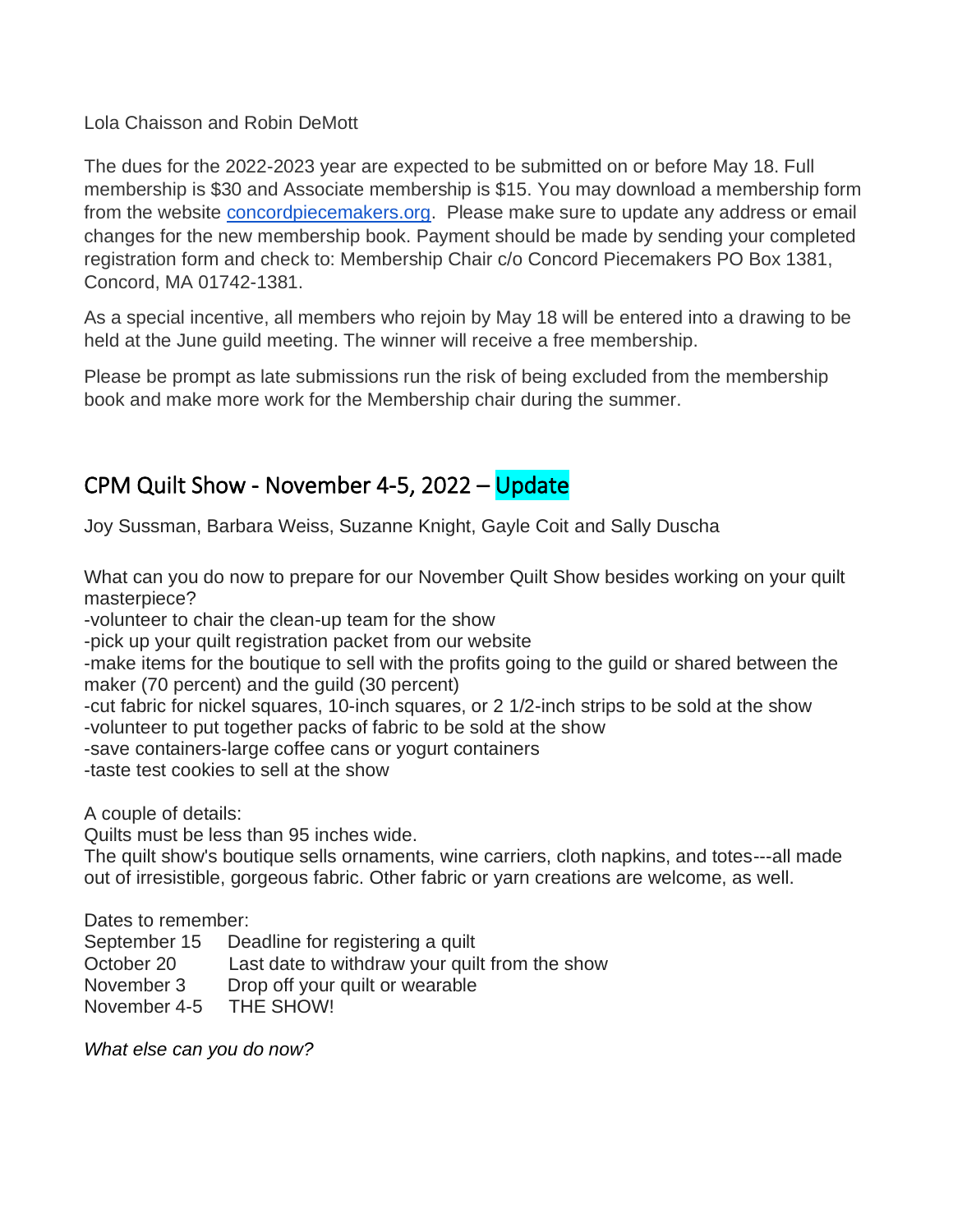- ➢ Bring large yogurt containers for cookies our next meeting or drop at Suzanne Knight's house.
- $\triangleright$  Set aside books to sell at the show as you spring clean your studio.
- ➢ Measure and mark with blue masking tape 1 yard or more of super nice fabric to sell at the show.

For more information contact: Joy Sussman, Barbara Weiss, Suzanne Knight, Gayle Coit or Sally Duscha.



#### Nickel Squares

Sally Duscha and Barbara Weiss

Please keep cutting squares and bring them to the June meeting. We need many more and varied types of cotton fabrics/colors. Accepting layer cake size-10" squares, 2 1/2" width of fabric strips as well as nickel squares-5" squares.



## Rosie's Place

Katheen McIsaac

Another call for toiletries for Rosie's... Something else that would be gratefully received is Toothpaste. That would complete some of the unfinished Care Packages they have been collecting. Just drop them off in the bin at our next meeting.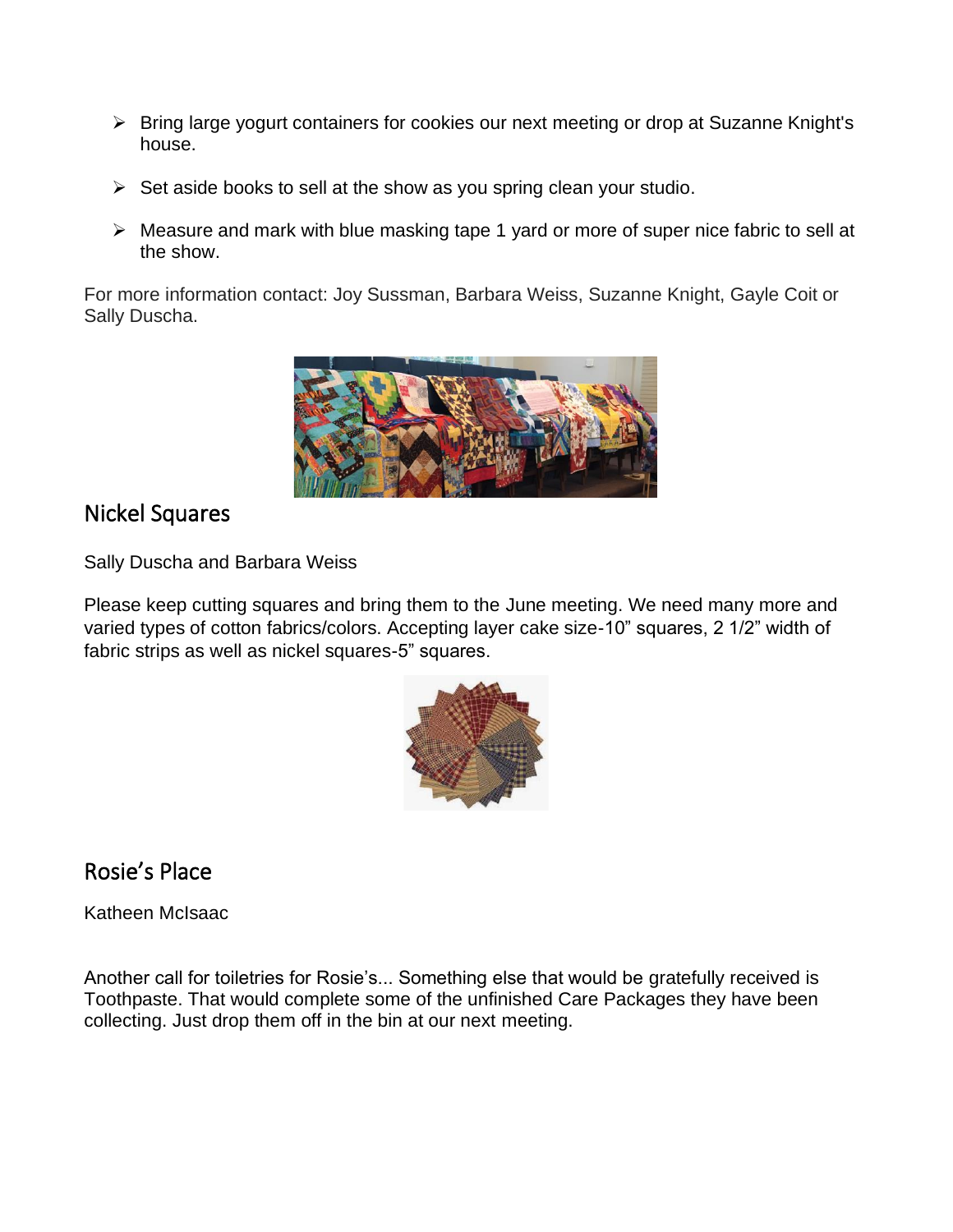## Comfort Quilts

#### Eileen Ryan

Quilts are starting to move out the door with the addition of Household Goods as a receiver of your quilts. I got a lovely note from one of the volunteers there saying how appreciative everyone was of your work and how lucky the recipients felt to be wrapped in the warmth you provided them. 12 more kids' quilts went to Emerson pediatrics, leaving me with no more....

I will have kits for the little black and white mats we make for Emersons Special Care Nursery at the meeting. They don't take long to make and serve a useful purpose for the tiniest babies. Emerson has also asked for pediatric pillow cases and Maura is coordinating with her contact about providing them to Emerson once again. So, break out your fun kid prints and make a few of those, too. I'll bring copies of the directions Marian made for us years ago.

#### Household Goods Sewing Kits

Suzanne Knight and Tina van Roggen

This is an ongoing project for making sewing kits for Household Goods in Acton. We are especially looking for scissors and tape measures right now.

But the following is the full list:

Sturdy containers (metal, plastic) with lids to hold the supplies, tape measures, scissors (particularly 6" or less, though all sizes are fine. (No pinking shears please), thread\*\*\* (any color, partial spools are fine), pins, safety pins, needles, and buttons that you are going to throw away. Also useful are very tiny boxes for pins, and bobbins or small embroidery floss cardboard organizers to wind thread on.

\*\*\*Partial spools of thread - all types, colors are VERY welcome. Some of the thread only needs enough length to sew on a few buttons or make a hem. Please - no general crafting supplies, however. Contact Tina or Suzanne if you have any donations.

#### **We are delivering up to 45 kits a month, so all donations are appreciated!**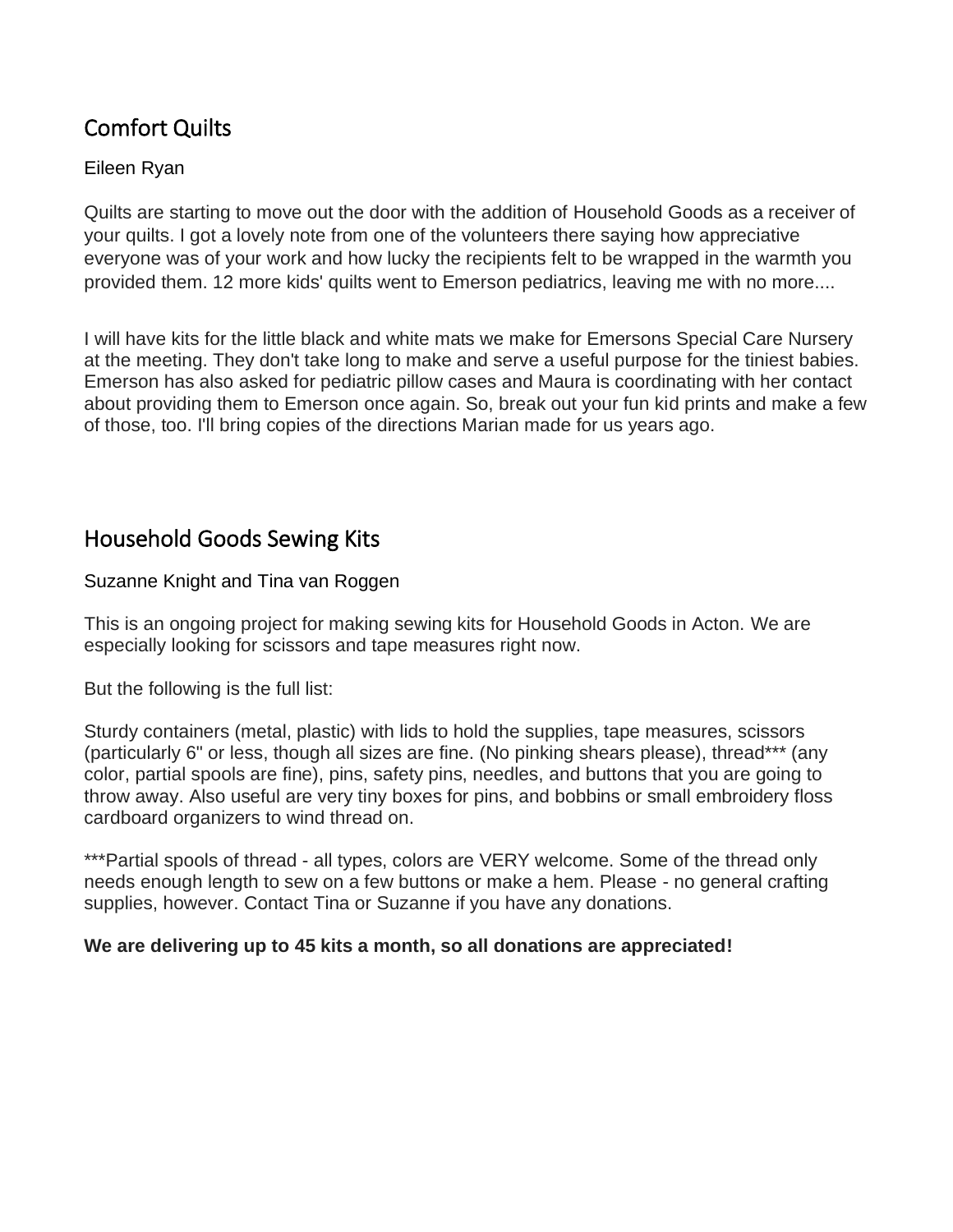

#### **Concord Piecemakers Membership Registration**

| For Membership Use Only |  |  |  |  |
|-------------------------|--|--|--|--|
| Check #                 |  |  |  |  |
| Date Rec'd              |  |  |  |  |

**Membership Level** (Please indicate one)

Renewal **Exercise Exercise Renewal** New Member

\_\_\_\_\_ Full (\$30): meetings, exhibit in show, workshops, newsletter and yearbook (emailed), voting rights

Associate (\$15): meeting fee \$5, exhibit in show (space permitting), newsletter & yearbook (emailed)

Name (**Please Print Clearly**) \_\_\_\_\_\_\_\_\_\_\_\_\_\_\_\_\_\_\_\_\_\_\_\_\_\_\_\_\_\_\_\_\_\_\_\_\_\_\_\_\_\_\_\_\_\_\_\_\_\_\_\_\_\_\_

#### Make check payable to Concord Piecemakers

Return this form along with dues on or before the annual meeting in May. Membership Year is June 1<sup>st</sup> through May 31st.

**-- OR –**

Mail your completed form and check to: Membership Chair, c/o Concord Piecemakers, P.O. Box 1381, Concord, MA 01742

Complete the following information **ONLY** if it has changed from last year's yearbook or if you are a new member. **Please print clearly**.